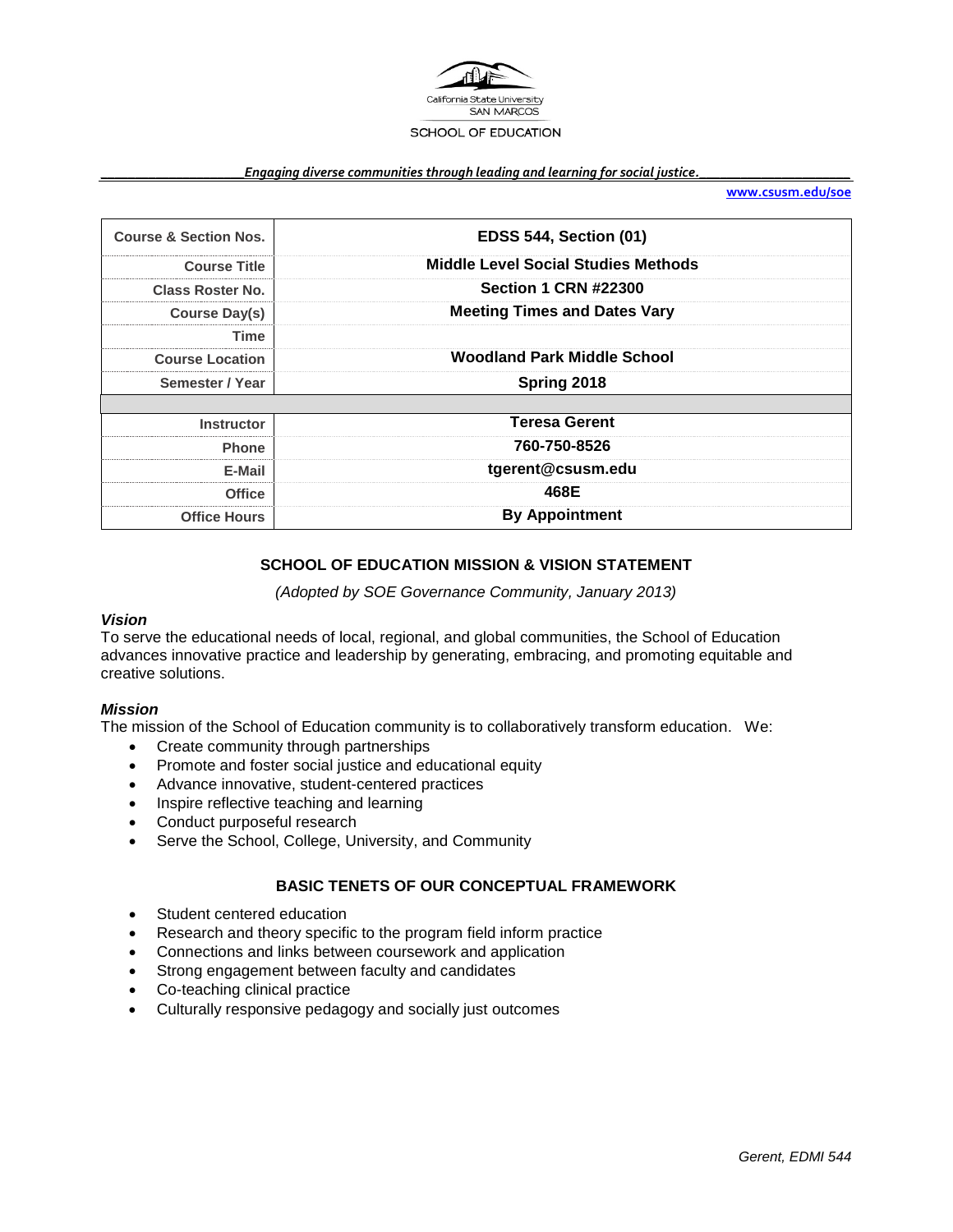## **COURSE DESCRIPTION**

Focuses on developing an understanding of theory, methodology, and assessment of social studies in selfcontained or departmentalized settings. This course is aligned with California's SB 2042 Standards and the California Common Core State Standards.

## **Course Prerequisites**

Admission to the Middle Level Teacher Education Program.

## **Course Objectives**

As a result of this course, you will be able to:

- apply the California History/Social Science Framework (Standards), California Common Core State Standards and related documents to the classroom experience;
- understand the value of incorporating primary source materials and service learning into social studies instruction;
- become aware of the multitude of community and internet resources available to teachers and the ways in which these resources can be used to strengthen the social studies program;
- design lessons / units that are grade level and developmentally appropriate, that utilize primary source materials, that infuse a multicultural/lingual perspective, and that address the needs of diverse learners;
- design curricula that reflect a variety of instructional strategies and that develop children's higherlevel thinking skills through active participation;
- more deeply appreciate the social sciences and history as a field of studies

# **REQUIRED TEXT AND MATERIALS AND/OR ACCOUNTS**

#### **Required Texts:**

State of California. *Curriculum Framework for History/Social Science K-*12 (online at the California Department of Education website, [http://www.cde.ca.gov/be/st/fr/\)](http://www.cde.ca.gov/be/st/fr/)

Rethinking Schools. (2001). *Rethinking our Classrooms: Teaching for Equity and Justice: Vol. 2.* Milwaukee, WI: Rethinking Schools.

State of California. *K -12 History/Social Science Framework* (available online at the California Department of Education website, http://www.cde.ca.gov/ci/cr/cf/allfwks.asp). S tate of C alifornia. *Common Core State* 

*Standards* (available online at the California Department of Education website http://www.cde.ca.gov/re/cc/).

State of California. *K-12 Grade Level Content Standards* (available online at the California Department of Education website http://www.cde.ca.gov/be/st/ss/index.asp).

#### **Recommended:**

Vatterott, C. (2009). *Rethinking Homework: Best Practices that Support Diverse Needs.* Alexandria, VA: ASCD. ISBN 978-1-4166-0825-7.

**\*\* Additional readings, as assigned, will be available on Cougar Courses. \*\***

#### **COURSE LEARNING OUTCOMES**

#### **Authorization to Teach English Learners**

This credential program has been specifically designed to prepare teachers for the diversity of languages often encountered in California public school classrooms. The authorization to teach English learners is met through the infusion of content and experiences within the credential program, as well as additional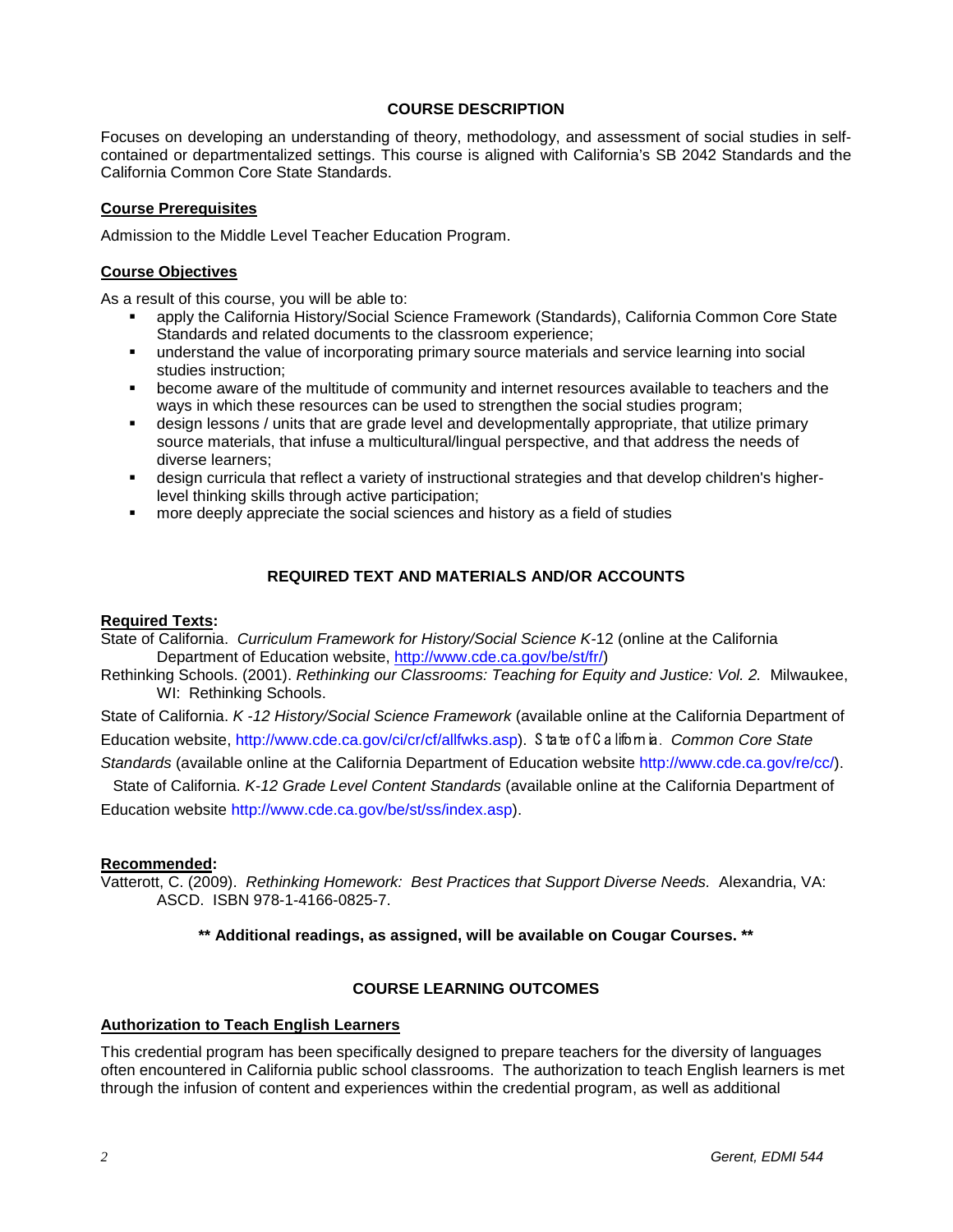coursework. Candidates successfully completing this program receive a credential with authorization to teach English learners. *(Approved by CCTC in SB 2042 Program Standards, August 02)*

# **Teacher Performance Expectation (TPE) Competencies**

The course objectives, assignments, and assessments have been aligned with the CTC standards for the Multiple Subject Credential. This course is designed to help teachers seeking a California teaching credential to develop the skills, knowledge, and attitudes necessary to assist schools and district in implementing effective programs for all students. The successful candidate will be able to merge theory and practice in order to realize a comprehensive and extensive educational program for all students. **Teacher Performance Assessment**

Beginning July 1, 2008 all California credential candidates must successfully complete a state-approved Teacher Performance Assessment (TPA), as part of the credential program of preparation. During the 2015- 16 academic year the CSUSM credential programs will use either the CalTPA (California Teacher Performance Assessment) or the edTPA (Educative Teacher Performance Assessment).

#### **CalTPA**

To assist with your successful completion of the CalTPA, a series of informational seminars are offered over the course of the program. TPA related questions and logistical concerns are to be addressed during the seminars. Your attendance to TPA seminars will greatly contribute to your success on the assessment. The CalTPA Candidate Handbook, TPA seminar schedule, and other TPA support materials may be found on the SOE website:

<http://www.csusm.edu/education/CalTPA/ProgramMaterialsTPA.html>

Additionally, to support your success in your credential program and with TPA, SOE classes use common pedagogical language, lesson plans (lesson designs), and unit plans (unit designs).

#### **Expected Dispositions for the Education Profession**

Education is a profession that has, at its core, certain dispositional attributes that must be acquired and developed. Teaching and working with learners of all ages requires not only specific content knowledge and pedagogical skills, but positive attitudes about multiple dimensions of the profession. The School of Education has identified six dispositions that must be evident in teacher candidates: social justice and equity, collaboration, critical thinking, professional ethics, reflective teaching and learning, and life-long learning. These dispositions have observable actions that will be assessed throughout the preparation program. For each dispositional element, there are three levels of performance - *unacceptable*, *initial target*, and *advanced target*. The description and rubric for the three levels of performance offer measurable behaviors and examples.

The assessment is designed to provide candidates with ongoing feedback for their growth in professional dispositions and includes a self-assessment by the candidate. The dispositions and rubric are presented, explained and assessed in one or more designated courses in each program as well as in clinical practice. Based upon assessment feedback candidates will compose a reflection that becomes part of the candidate's Teaching Performance Expectation portfolio. Candidates are expected to meet the level of *initial target* during the program.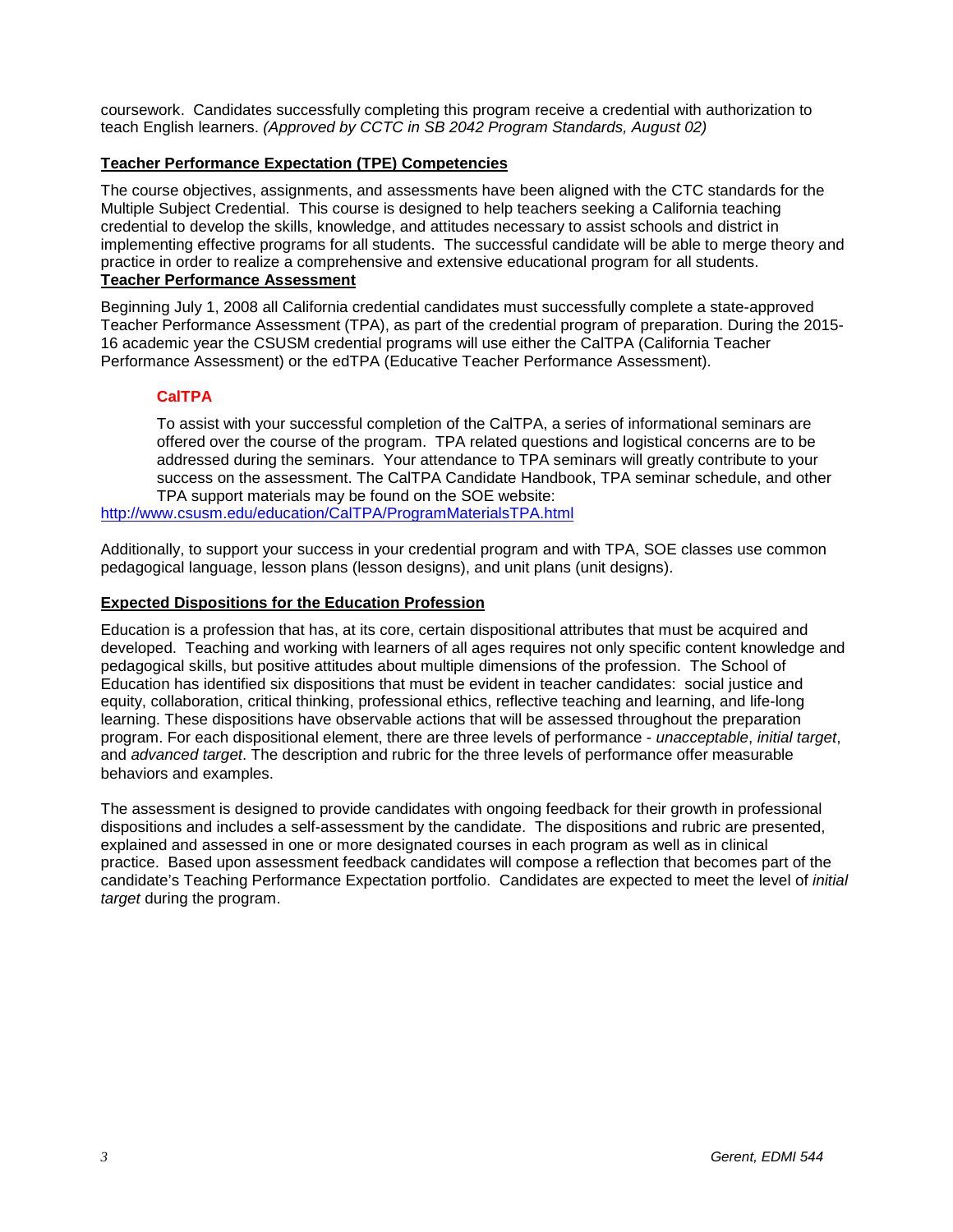# **SCHEDULE/COURSE OUTLINE**

*Note: I reserve the right to adjust this schedule as necessary throughout the semester.*

| <b>Date</b>           | Topic(s)                                                                  | <b>Assignment</b>                                            |
|-----------------------|---------------------------------------------------------------------------|--------------------------------------------------------------|
| Session 1             | What is Social Studies and why study                                      |                                                              |
| January 23<br>AM      | it?<br>California CCSS and Social Studies                                 |                                                              |
|                       | California ELD Standards and Social                                       |                                                              |
|                       | <b>Studies</b>                                                            |                                                              |
| Session 2             | Photograph Analysis                                                       |                                                              |
| January 24            | Interdisciplinary Unit Plan                                               |                                                              |
| AM<br>Session 3       | Pocket Strategy: Annotating Text<br>Stanford History of Education (SHEG): | Read: Rethinking our Classrooms-                             |
| January 31            | Who fired the first shot?                                                 | Introduction & Power of Words (pp. 1-32)                     |
| AM                    | Pocket Strategy: Coding Text                                              |                                                              |
| Session 4             | <b>Service Learning Strands</b>                                           | Read: Rethinking Schools - The Power of                      |
| February 5            | Pocket Strategy: Dramatic Role Play                                       | the Past (pp. 33-80)                                         |
| PM<br>Session 5       | The Children's March - primary source                                     |                                                              |
| February 6            | doc analysis                                                              | <b>DUE: TECHNOLOGY INTEGRATION</b>                           |
| AM                    | <b>Teaching Tolerance</b>                                                 |                                                              |
|                       | Pocket Strategy: Exit and Admit Slips                                     |                                                              |
| Session 6             | <b>Structured Academic Controversy</b>                                    | Read: Rethinking our Classrooms - The                        |
| February 13<br>AM     | (SAC) - Was Lincoln a racist?<br>Pocket Strategy: Frontloading with       | Power of Critique (pps. 81-114)                              |
|                       | images                                                                    |                                                              |
| Session 7             | Bringing music into your teaching:                                        |                                                              |
| February 14           | theme music, implicit/explicit, and the                                   | <b>DUE: SERVICE LEARNING STRAND</b>                          |
| AM                    | Declaration of Independence<br>Pocket Strategy: Partner Reading           |                                                              |
| Sessions 8            | Fieldtrip to Old Town, San Diego (via                                     | Reflection of fieldtrip - and how you                        |
| and 9                 | the Coaster)                                                              | could bring fieldwork into your lesson                       |
| February 21           |                                                                           | planning to enhance the content.                             |
| AM & PM<br>Session 10 |                                                                           | Upload by Feb. 25th<br>Read: Rethinking our Classrooms - The |
| February 26           | History Alive! Lessons from 6th and 7th<br>grade curriculum               | Power of Social Action (pp.115-154)                          |
| <b>PM</b>             | Pocket Strategy: Post it Notes                                            |                                                              |
| Session 11            | Literacy in the Content Areas                                             | <b>DUE: DRAFT UNIT PLAN</b>                                  |
| February 27           | Pocket Strategies: Second Helpings                                        |                                                              |
| AM<br>Session 12      | Guest Speaker: Luis Pichardo -                                            |                                                              |
| March <sub>5</sub>    | creating vines                                                            | Read: Rethinking our Classrooms -                            |
| <b>PM</b>             | Pocket Strategies: Stretching my way                                      | Rethinking School Culture (pp. 155-202)                      |
|                       | through the text                                                          |                                                              |
| Session 13            | Fieldtrip to High Tech High (Middle                                       |                                                              |
| March 7<br>AM         | School Program)<br>Pocket Strategies: Vocabulary                          | <b>DUE: CONTENT AREA READING</b><br><b>LESSON</b>            |
|                       | Predictions                                                               |                                                              |
| Session 14            | Guest Speaker: John Hiatt                                                 | Read: Rethinking Schools - Rethinking                        |
| March 12              | Pocket Strategies: Word Meaning                                           | Assessment (pp. 203-224)                                     |
| AM<br>Session 15      | Graphic Organizer                                                         |                                                              |
| March 13              | <b>Course Evaluations</b>                                                 | DUE MARCH 21st: FINAL UNIT PLAN                              |
| AM                    |                                                                           |                                                              |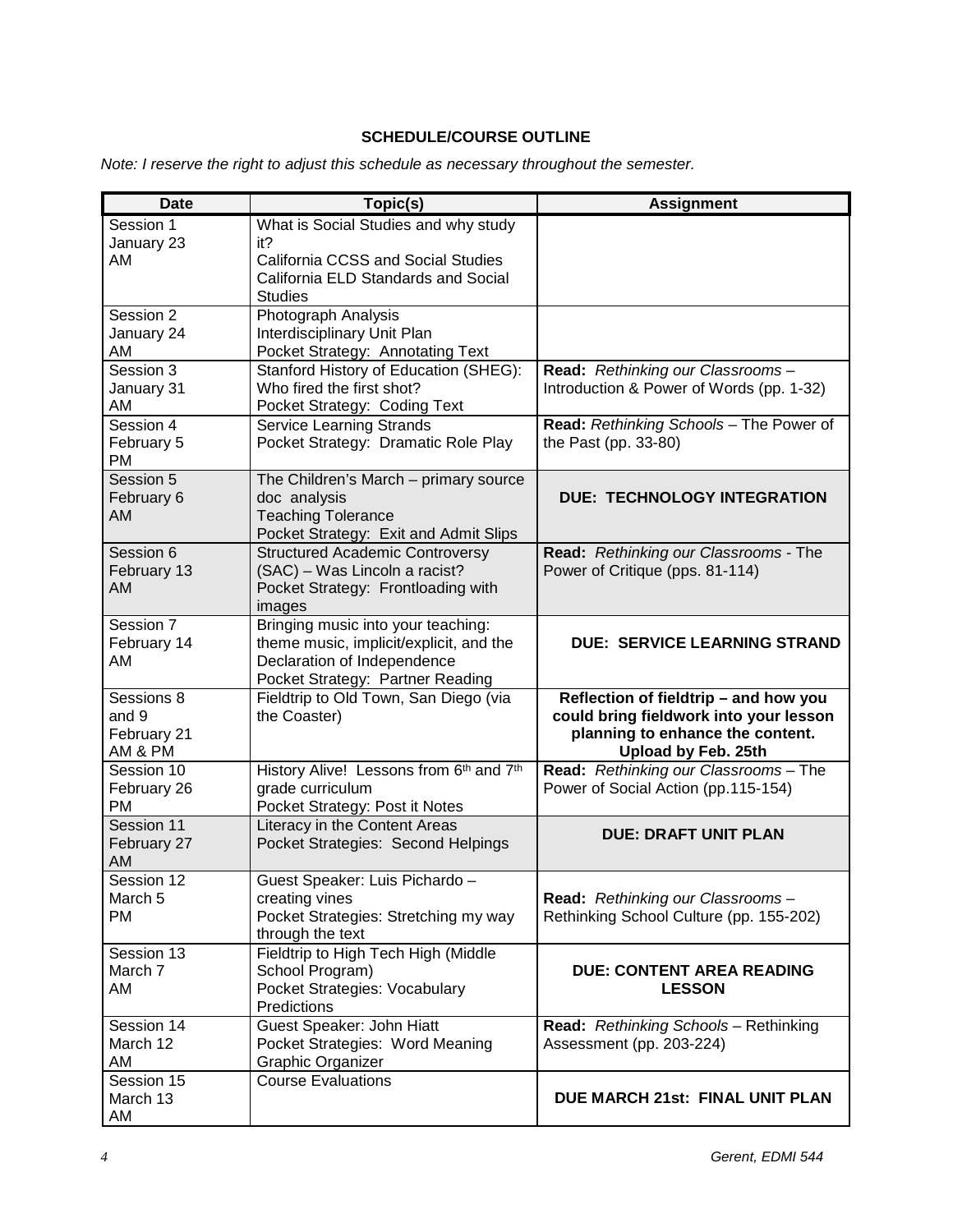## **COURSE REQUIREMENTS**

## **NOTE: I RESERVE THE RIGHT TO CHANGE, ADD TO, OR DELETE ANY MATERIAL OR ASSIGNMENT FROM THE COURSE.**

#### **Course Assignments:**

## **Assignment Points Due Date** 1. Technology Integration 15 February 6<sup>th</sup><br>
2. Service Learning Strand 15 15 February 14<sup>th</sup> 2. Service Learning Strand 15 3. Reflection on Old Town Fieldtrip 10 February 21<sup>st</sup><br>4. Draft of Unit Plan 10 10 February 27<sup>th</sup> 4. Draft of Unit Plan 10 10 February<br>10 February 27th 10 February 27th 15 Anti-5. Content Area Reading Lesson 15 6. Final Unit Plan and Evaluation 25 March 21st 7. Attendance and Participation 10 10 Ongoing

#### **Assignment 1: Technology Integration—Due: February 6, 2018 (15 pts.)**

*Individually*, research resources available to help integrate technology into your unit. Evaluate ten resources (apps, primary sources, webquests, digital narratives, reference sites, etc.) that will be valuable to you and your students in this unit. At least two must be professional sites (for teacher use only). There must be a variety of resources selected. For each site, spend some time exploring the pages and links presented, and then respond (1-2 paragraphs per site) to the following prompt:

Describe what you find at the site, the strengths of the site as a resource for middle school social studies teachers and/or students, and if/how you think the site could be improved. Describe how this resource could be used to increase students understanding of the content, connect to their background knowledge, challenge assumptions or broaden their perspective.

## **Assignment 2: Service Learning Strand—Due: February 14, 2018 (15 pts.)**

*Collectively*, you and your partners will create a service learning strand connected to your unit plan. This strand will include four components: Preparation, Service, Reflection, and Celebration. You and your partners will share the same grade for this assignment.

#### **Assignment 3: Reflection from Fieldtrip to Old Town – Due: February 21, 2018 (10 pts.)**

We will be taking the Coaster (from Carlsbad) to Old Town in San Diego. While there, you will visit the different sites and museums. Type up a 2-page, double spaced reflection on how you could bring fieldwork, such as this trip, into your lesson planning to enhance the content you are teaching.

#### **Assignment 4: Draft Unit Plan—Due: February 27, 2018 (10 pts)**

For this assignment, you will plan an inquiry unit of study for your content area that spans three to four weeks of instruction. Your unit of study should include potential for interdisciplinary connections and professional collaboration across content areas. *You will work in teams of four* to brainstorm, share resources, and lesson plan. However, *all work you turn in for this assignment will be individually graded*. You should also attempt to implement all or part of your unit plan during your CPII fieldwork.

#### **Assignment 5: Content Area Reading Lesson—Due: March 7, 2018 (15 pts.)**

*Individually*, you will choose a piece of text (book, poem, letter, etc.) that connects to the social studies content. You will need to select a Common Core State Standard for social studies as well as a California ELD Standard that you will address to help students access the literature you have selected.

## **Assignment 6: Final Unit Plan and Evaluation—Due: March 21, 2018 (25 pts.)**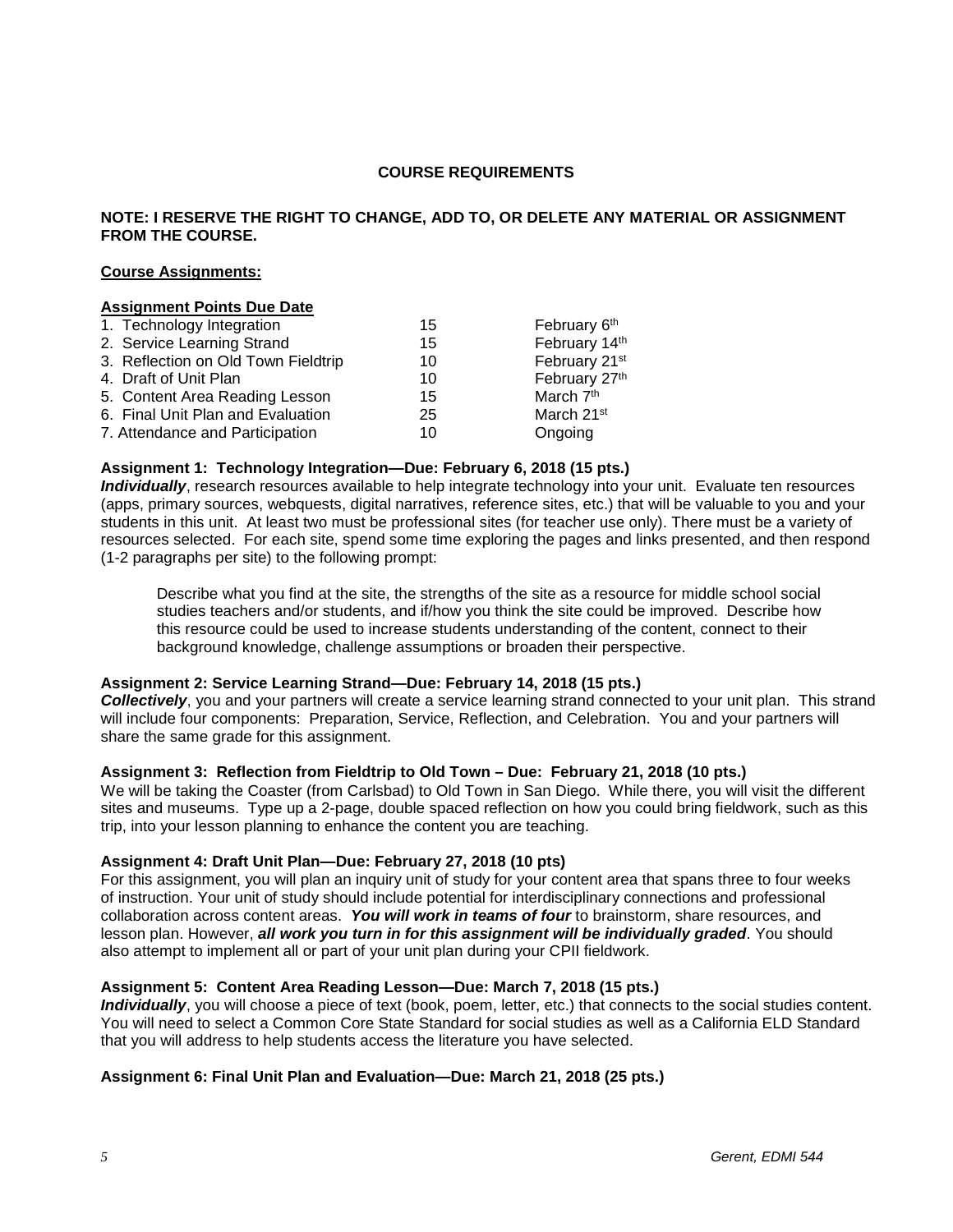Beyond the individual component of the unit plan, you will be graded on the overall unit and how it addresses the units' essential questions, content standards and the recommendations of powerful teaching and learning in your content area's curriculum.

#### **Grading Standards**

Teacher education is a professional preparation program. It is expected that students will come to class prepared to discuss the readings, submit required assignments, and participate in class activities. Students are expected to adhere to academic honesty and integrity, standards of dependability, confidentiality, and writing achievement. Because it is important for teachers to be able to communicate their ideas effectively to students, parents, colleagues, and administrators, writing that is original, clear, and error-free is a priority for the College of Education. It is expected that work will be turned in on time. Please discuss individual issues with the instructor. Late assignments will be penalized by a 10% deduction in points for each weekday late. After one week, late assignments will be given a zero.

| A  | 93-100 points |      | 83-87 points |
|----|---------------|------|--------------|
| А- | 90-92 points  | $C+$ | 78-79 points |
| B+ | 88-89 points  |      | 73-77 points |
| в- | 80-82 points  | С-   | 70-72 points |

#### **Final Exam Statement:**

There is no final exam for this course.

#### **School of Education Attendance Policy**

Due to the dynamic and interactive nature of courses in the School of Education, all candidates are expected to attend all classes and participate actively. At a minimum, candidates must attend more than 80% of class time, or s/he may not receive a passing grade for the course at the discretion of the instructor. Individual instructors may adopt more stringent attendance requirements. Should the candidate have extenuating circumstances, s/he should contact the instructor as soon as possible. *(Adopted by the COE Governance Community, December, 1997).*

#### **EDMI 544 Attendance Policy**

In this course, the following attendance policies will apply:

- One class session, either on-line or face-to-face, may be missed without penalty to your grade.
- Each additional missed session will drop your final grade by 1/3 grade point (A to A-, A- to B+, etc.).
- If you miss four or more class sessions, you will receive an F.

#### **Policy on Late/Missed Work**

It is expected that work will be turned in on time. This is to prepare you to be an effective educator. *No late assignments will be accepted. You cannot pass the class if an assignment is missing.*

#### **Student Collaboration Policy**

Assignments are established as either "individual" or "collective", and should be completed as such.

# **GENERAL CONSIDERATIONS**

#### **CSUSM Academic Honesty Policy**

"Students will be expected to adhere to standards of academic honesty and integrity, as outlined in the Student Academic Honesty Policy. All written work and oral presentation assignments must be original work. All ideas/materials that are borrowed from other sources must have appropriate references to the original sources. Any quoted material should give credit to the source and be punctuated with quotation marks.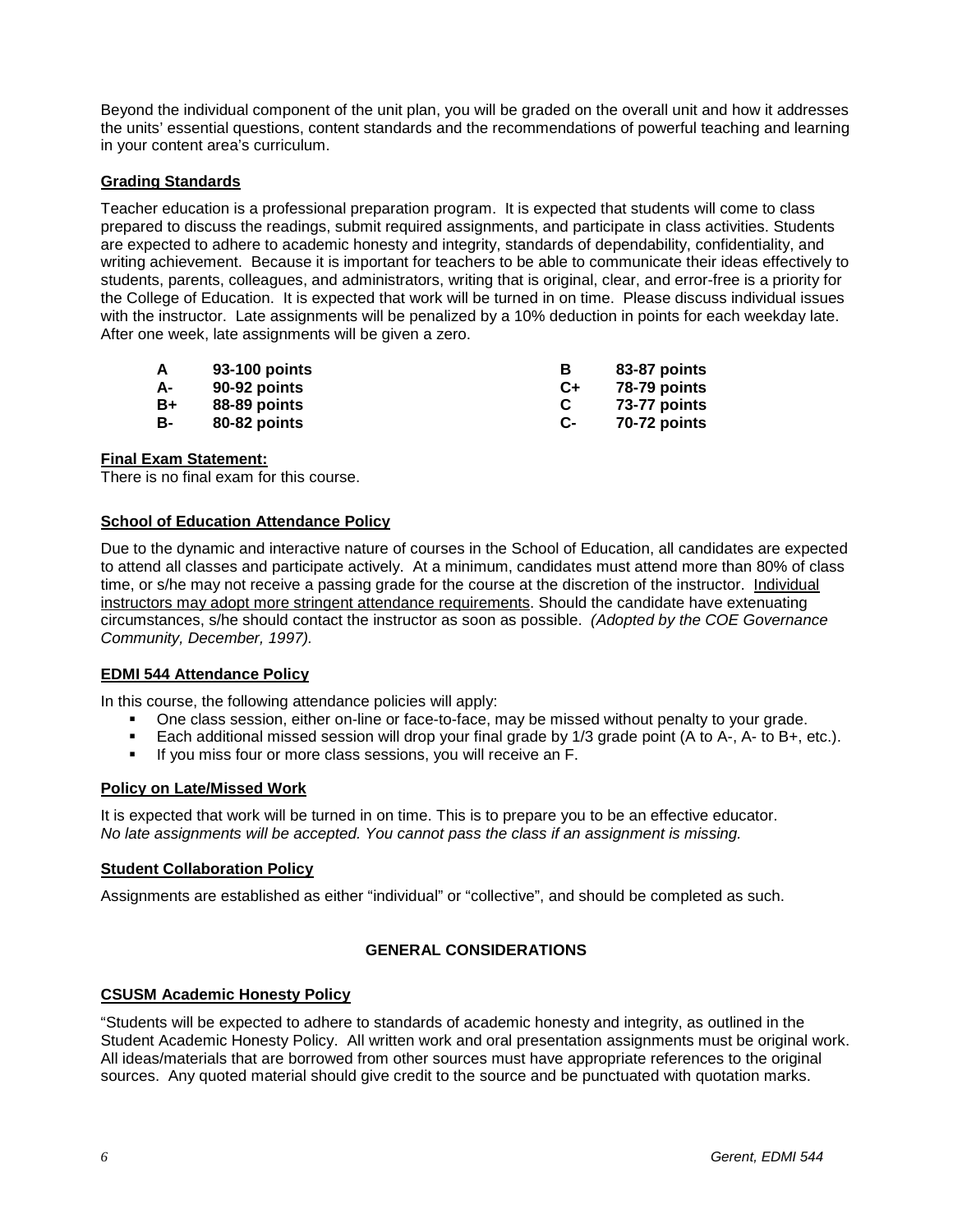Students are responsible for honest completion of their work including examinations. There will be no tolerance for infractions. If you believe there has been an infraction by someone in the class, please bring it to the instructor's attention. The instructor reserves the right to discipline any student for academic dishonesty in accordance with the general rules and regulations of the university. Disciplinary action may include the lowering of grades and/or the assignment of a failing grade for an exam, assignment, or the class as a whole."

Incidents of Academic Dishonesty will be reported to the Dean of Students. Sanctions at the University level may include suspension or expulsion from the University.

## **Plagiarism:**

As an educator, it is expected that each candidate will do his/her own work, and contribute equally to group projects and processes. Plagiarism or cheating is unacceptable under any circumstances. If you are in doubt about whether your work is paraphrased or plagiarized see the Plagiarism Prevention for Students website [http://library.csusm.edu/plagiarism/index.html.](http://library.csusm.edu/plagiarism/index.html) If there are questions about academic honesty, please consult the University catalog.

## **Students with Disabilities Requiring Reasonable Accommodations**

Students with disabilities who require reasonable accommodations must seek approval for services by providing appropriate and recent documentation to the Office of Disability Support Services (DSS). This office is in Craven Hall 4300, contact by phone at (760) 750-4905, or TTY (760) 750-4909. Students authorized by DSS to receive reasonable accommodations should meet with their instructor during office hours. Alternatively, in order to ensure confidentiality, in a more private setting.

#### **Credit Hour Policy Statement**

Per the University Credit Hour Policy:

- Courses with face-to-face instruction (including activity and laboratory modes of instruction) must include a statement to the effect that students are expected to spend a minimum of two hours outside of the classroom each week for each unit of credit engaged in learning. (Note that for courses with a "lecture" mode of instruction over an entire semester, each unit of credit corresponds to an 'hour' of class-time and two hours of student learning outside of class. For activity and laboratory modes of instruction, depending on the particular instructional mode, each unit of credit corresponds to two or three 'hours' of class-time, and two hours of student learning outside of class.)
- Courses that are entirely on-line must describe the activities that the student will be required to complete as part of the course and indicate the expected minimum time (at least 45 hours for each unit of credit) that students will need to devote to each of these.
- Hybrid courses must describe to students how the combination of face-to-face time, out-of-class time associated with the face-to-face sessions, and on-line work will total at least 45 hours per unit of credit.
- *EDMI 544 is a face-to-face course.*

#### **All University Writing Requirement**

Every course at the university must fulfill the university's writing requirement of at least 2,500 words. In this course, this is accomplished through the following written assignments: Service Learning Plan (in the unit of study), Literature Connection, Unit Plan, and reflections on selected readings.

#### **Course Format:**

EDMI 544 is a face-to-face formatted course.

#### **Use of Technology**

Candidates are expected to demonstrate competency in the use of various forms of technology (i.e. word processing, electronic mail, Moodle, use of the Internet, and/or multimedia presentations). Specific requirements for course assignments with regard to technology are at the discretion of the instructor. Keep a